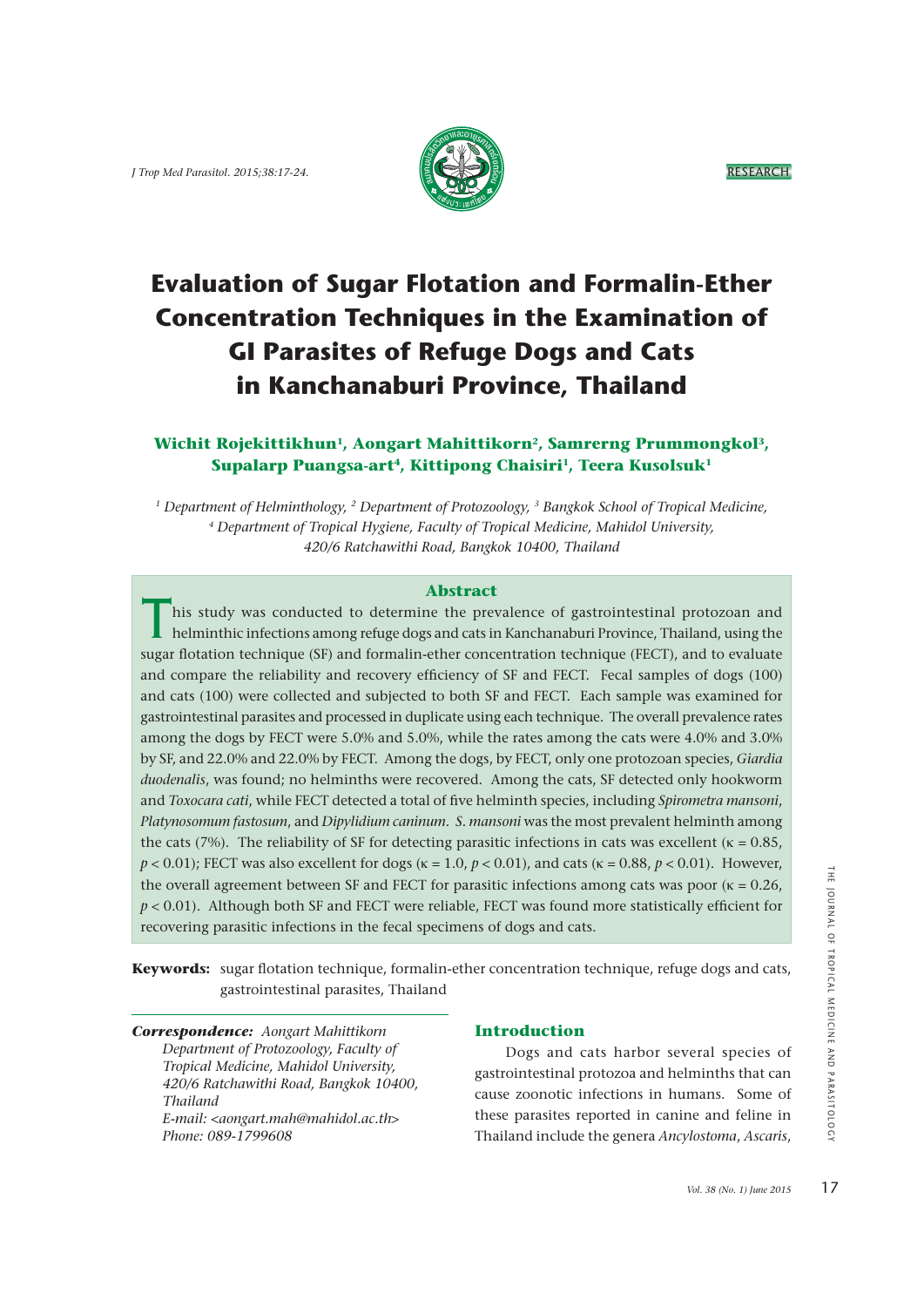*Capillaria*, *Gnathostoma*, *Strongyloides*, *Toxocara*, *Trichuris*, *Dipylidium*, *Hymenolepis*, *Spirometra*, *Taenia*, *Fasciola*, *Opisthorchis*, *Schistosoma*  [1-9]; *Balantidium*, *Blastocystis*, *Cryptosporidium*, *Entamoeba*, *Giardia* and *Toxoplasma* [1,10-13].

 To ensure the health and well-being of pet dogs and cats, coproscopic examinations for parasite eggs, cysts and oocysts are an important part of the daily routine for most veterinary practices. Many fecal examination techniques have been utilized and modified, each with its own advantages and limitations [14]. The techniques chosen for fecal examination depend to some degree on the suspected parasites. Fecal direct smear, to detect protozoan trophozoites, should be considered for animals presenting with diarrhea or soft-mushy stools [15,16]. The fecal flotation method is the one most frequently used to recover helminth eggs and protozoan oocysts. The centrifugal flotation method is accepted as the gold standard for screening common intestinal parasites in dogs and cats [14,16-18]. However, the technique is unreliable for the detection of nematode larvae and is not suitable for the eggs of most trematodes and large tapeworms [19-21].

 The formalin-ether concentration technique (FECT), reintroduced by Ritchie [22], has been modified and refined by many others, and is widely used nowadays. It is the best of all centrifugation techniques, using no surface-active reagent. All types of worm eggs, larvae, and protozoan cysts may be recovered [19-21,23]. FECT is satisfactory for concentrating helminth eggs and moderately satisfactory for concentrating protozoan cysts [19]. It is a good choice for the examination of fecal specimens preserved in formalin [24].

 In our previous study, we evaluated and compared the recovery efficiency and reliability of direct smear with FECT. The results indicated that, if the prevalence of parasitic infections is not too low ( $ie$ ,  $\geq$  24%), the direct smear was statistically reliable and was fair-to-good in agreeing with FECT, although the recovery rate was about 50% lower [9]. The objectives of this study were to determine the prevalence of gastrointestinal parasitic infections among refuge dogs and cats in 38 satisfactory for concentration<br>satisfactory for concentration<br>of the specimens prese<br>pecimens prese<br> $\frac{2}{3}$  In our pre<br>compared the red<br>direct smear with<br>if the prevalence<br>low (*ie*,  $\geq$  24%),<br>reliable and wa<br>FECT,

Kanchanaburi Province, using both sugar flotation technique (SF) and FECT, and to evaluate and compare the reliability and recovery efficiency of SF and FECT.

## **Materials and methods**

#### **Specimen collection and examination**

 Fecal samples were collected from dogs and cats in an animal refuge in Kanchanaburi Province, about 130 km west of Bangkok. A total of 200 samples, 100 from dogs and 100 from cats, were collected. The specimens were transported to the laboratory at the Faculty of Tropical Medicine, Mahidol University, in Bangkok. All fecal samples were processed in duplicate by both SF and FECT, and examined for gastrointestinal protozoa (trophozoites, cysts, and oocysts) and helminths (eggs and larvae).

#### **Sugar flotation technique (SF)**

 The sugar flotation solution (modified Sheather's solution) used for SF was prepared by boiling 454 g of sugar in 355 ml of distilled water. When cool, 2 ml of 37% formaldehyde were added as a preservative. The specific gravity of the flotation solution was measured using a hydrometer to be about 1.27 [14,18,25-27].

 Two grams of feces were mixed thoroughly with 10 ml of sugar flotation solution in a cup and strained through two layers of gauze into a conical 15-ml centrifuge tube. The liquid remaining in the gauze strainer was squeezed from the feces by tongue depressor. After centrifugation at 1,000xg for 5 minutes, the tube was removed, placed in a test-tube rack, and filled to the top with sugar flotation solution. A 22 x 22 mm coverslip was placed on the tube, left for 10 minutes, removed and placed on a glass slide. The entire coverslip was then examined under a light microscope [14,18,25-27].

## **Formalin-ether concentration technique (FECT)**

 One gram of feces was mixed well with 10 ml water and strained through two layers of wet gauze into a conical 15-ml centrifuge tube. After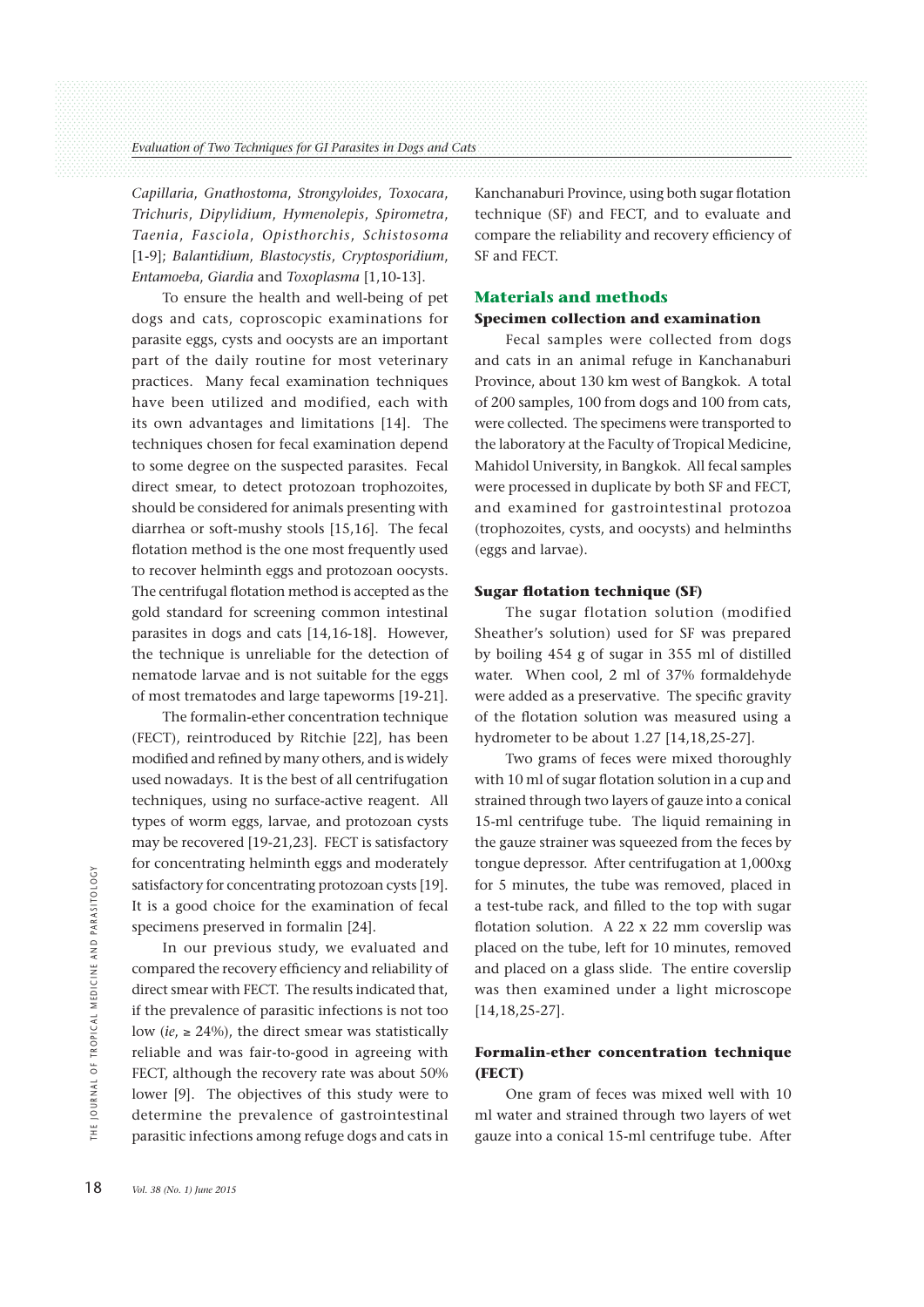centrifugation at 1,000xg for two minutes, the supernatant was discarded. Seven milliliters of 10% formalin were added, followed by 3 ml of ether. The stoppered tube was shaken vigorously for 1 minute, then centrifuged for two minutes. After centrifugation, all supernatant and fecal scum were decanted. One drop of the recovered sediment, using a Pasteur pipette, was placed on a glass slide and a 22 x 22 mm coverslip was applied. The entire coverslip was then examined under a light microscope [19,20].

#### **Statistical analysis**

 The two techniques, SF and FECT, were compared using Chi square and Fisher's exact tests for differences, and Kappa test for agreements [Kappa value  $(\kappa): \kappa > 0.75$  = excellent agreement,  $\kappa = 0.40 - 0.75 = \text{fair to good agreement, } \kappa < 0.40 =$ poor agreement] [28].

### **Results**

 The prevalences of gastrointestinal parasite infections among the sample dogs and cats are shown in Tables 1 and 2, respectively. The degree of agreement between SF-1 and SF-2, FECT-1 and FECT-2, and SF-1 and FECT-1 are also shown in Tables 1 and 2. The association between positive fecal samples from the dogs and cats examined by FECT-1 is tabulated in Table 3.

Table 1 (dog fecal samples): the overall

prevalence among the dogs, by SF-1 and SF-2 were both 0% (0/100), and by FECT-1 and FECT-2 both 5.0% (5/100). Only one species of protozoa, *Giardia duodenalis*, was found; no helminths were recovered. The degree of agreement between FECT-1 and FECT-2 for overall parasitic infections among the dogs did not occur by chance  $(p < 0.01)$ : there was excellent agreement beyond chance  $(\kappa = 1.0).$ 

 Table 2 (cat fecal samples): the overall prevalence among the cats, by SF-1 and SF-2 were 4.0% (4/100) and 3.0% (3/100), respectively; and by FECT-1 and FECT-2 22.0% (22/100) and 22.0% (22/100), respectively. Two species of protozoa, *G. duodenalis* and *Cystoisospora* sp, were detected only by FECT (Fig 1). SF could only detect hookworm and *Toxocara cati* among the five helminth species detected by FECT− *Spirometra mansoni*, *Platynosomum fastosum,* and *Dipylidium caninum* (Fig 1). *S. mansoni* was the most prevalent helminth among the cats. The degree of agreement between SF-1 and SF-2 for overall parasitic infections in cats was excellent ( $\kappa$  $= 0.85, p < 0.01$ ). The agreements between FECT-1 and FECT-2 for protozoan, helminthic, and overall parasitic infections in cats were all excellent  $(x = 1.0, 0.84$  and 0.88, respectively). However, the degree of agreement between SF-1 and FECT-1 did not occur by chance  $(p < 0.01)$ , with poor agreement by chance ( $\kappa = 0.26$ ).

| <b>Parasite species</b>      | No. positive (% positive) |          |                |                |          |          |                       |                          |  |
|------------------------------|---------------------------|----------|----------------|----------------|----------|----------|-----------------------|--------------------------|--|
| (Dogs)                       | $SF-1$                    | $SF-2$   | Kappa<br>value | <b>P-value</b> | FECT-1   | FECT-2   | <b>Kappa</b><br>value | <b>P-value</b>           |  |
| Protozoa                     |                           |          |                |                |          |          |                       |                          |  |
| Giardia duodenalis           | $\Omega$                  | $\Omega$ |                |                | 5(5.0)   | 5(5.0)   | 1.0                   | $< 0.0001$ **            |  |
| Helminths                    |                           |          |                |                |          |          |                       |                          |  |
| Helminth sp                  | $\Omega$                  | $\Omega$ |                |                | $\Omega$ | $\Omega$ |                       |                          |  |
| Overall parasitic infections | $\Omega$                  | $\Omega$ |                |                | 5(5.0)   | 5(5.0)   | 1.0                   | $< 0.0001$ <sup>**</sup> |  |
|                              | 0(0.0)                    |          |                |                | 5(5.0)   |          | 0.0                   |                          |  |

**Table 1 Number and percentage of dog fecal samples (n = 100) positive for protozoa and helminths by SF and FECT (Kappa test).**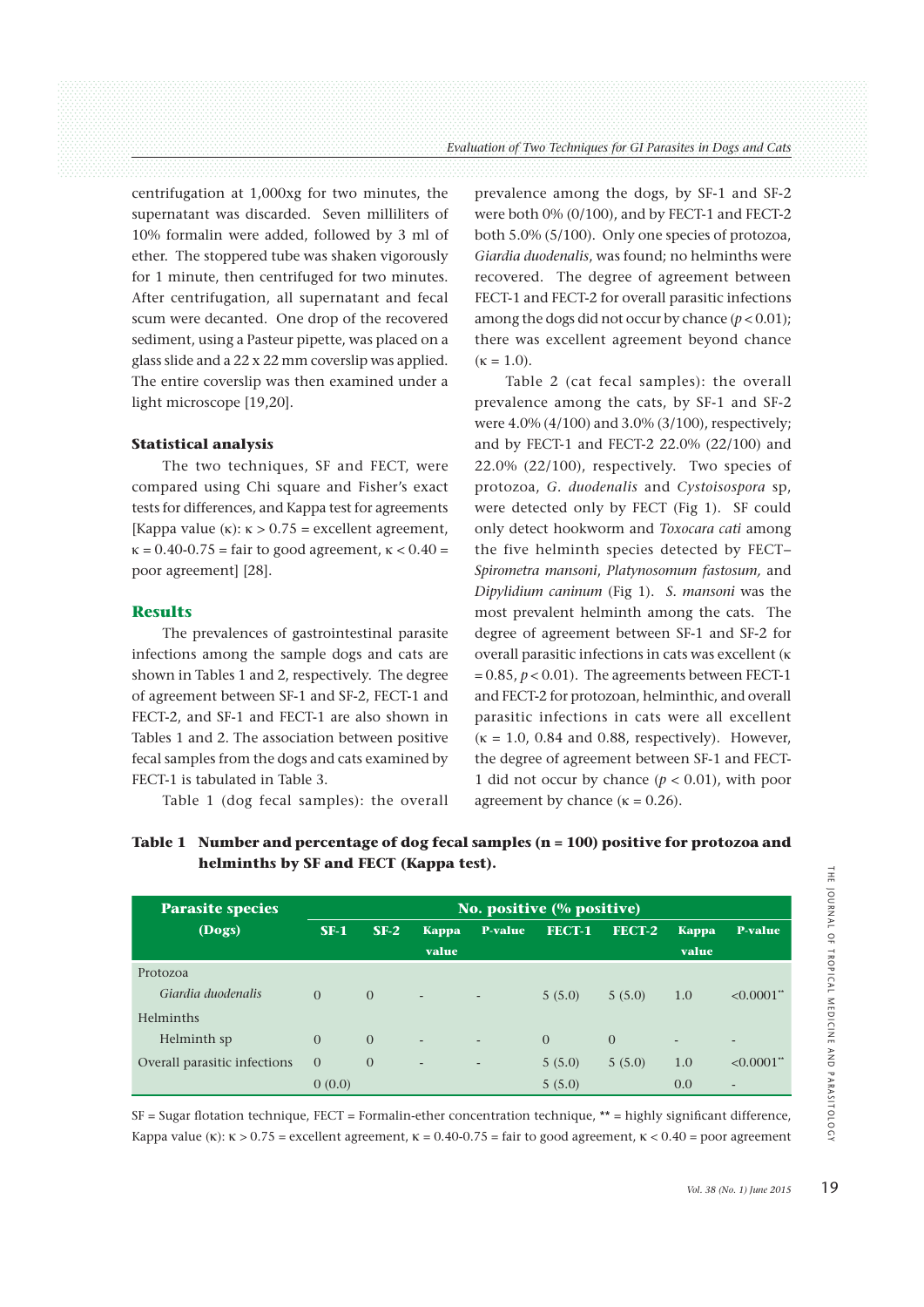## **Table 2 Number and percentage of cat fecal samples (n = 100) positive for protozoa and helminths by SF and FECT (Kappa test).**

| <b>Parasite species</b>      | No. positive (% positive) |                |                          |                          |          |          |              |                        |
|------------------------------|---------------------------|----------------|--------------------------|--------------------------|----------|----------|--------------|------------------------|
| (Cats)                       | $SF-1$                    | $SF-2$         | <b>Kappa</b>             | <b>P-value</b>           | FECT-1   | FECT-2   | <b>Kappa</b> | <b>P-value</b>         |
|                              |                           |                | value                    |                          |          |          | value        |                        |
| Protozoa                     | $\Omega$                  | $\Omega$       |                          |                          | 8(8.0)   | 8(8.0)   | 1.0          | $\leq 0.0001$ **       |
| Giardia duodenalis           | $\Omega$                  | $\Omega$       | $\overline{\phantom{a}}$ | $\overline{\phantom{a}}$ | 3(3.0)   | 3(3.0)   | 1.0          | $< 0.0001$ **          |
| Cystoisospora sp             | $\Omega$                  | $\Omega$       |                          | $\overline{\phantom{a}}$ | 5(5.0)   | 5(5.0)   | 1.0          | $< 0.0001$ **          |
| Helminths                    | 4(4.0)                    | 3(3.0)         | 0.85                     | $\leq 0.0001$ "          | 15(15.0) | 15(15.0) | 0.84         | $< 0.0001$ **          |
| Hookworm                     | 3(3.0)                    | 2(2.0)         | 0.80                     | $< 0.0001$ "             | 3(3.0)   | 3(3.0)   | 1.0          | $< 0.0001$ **          |
| Toxocara cati                | 1(1.0)                    | 1(1.0)         | 1.0                      | $< 0.0001$ "             | 1(1.0)   | 2(2.0)   | 0.66         | $< 0.0001$ **          |
| Spirometra mansoni           | $\Omega$                  | $\Omega$       | $\overline{\phantom{0}}$ |                          | 7(7.0)   | 6(6.0)   | 0.75         | $< 0.0001$ **          |
| Platynosomum fastosum        | $\Omega$                  | $\overline{0}$ | $\overline{\phantom{a}}$ |                          | 4(4.0)   | 4(4.0)   | 1.0          | $< 0.0001$ **          |
| Dipylidium caninum           | $\Omega$                  | $\Omega$       | $\overline{\phantom{a}}$ | $\overline{\phantom{a}}$ | 4(4.0)   | 2(2.0)   | 0.32         | $0.0004$ <sup>**</sup> |
| Overall parasitic infections | 4(4.0)                    | 3(3.0)         | 0.85                     | $< 0.0001$ "             | 22(22.0) | 22(22.0) | 0.88         | $< 0.0001$ **          |
|                              | 4(4.0)                    |                |                          |                          | 22(22.0) |          | 0.26         | $0.0001$ <sup>**</sup> |

SF = Sugar flotation technique, FECT = Formalin-ether concentration technique, \*\* = highly significant difference, Kappa value ( $\kappa$ ):  $\kappa > 0.75$  = excellent agreement,  $\kappa = 0.40$ -0.75 = fair to good agreement,  $\kappa < 0.40$  = poor agreement



**Fig 1 (A) Egg packet of** *Dipylidium caninum* **(each egg = 35-60 μm) and (B)** *Cystoisospora* **sp oocyst (38-51 x 27-39 μm) found in feces of cats.**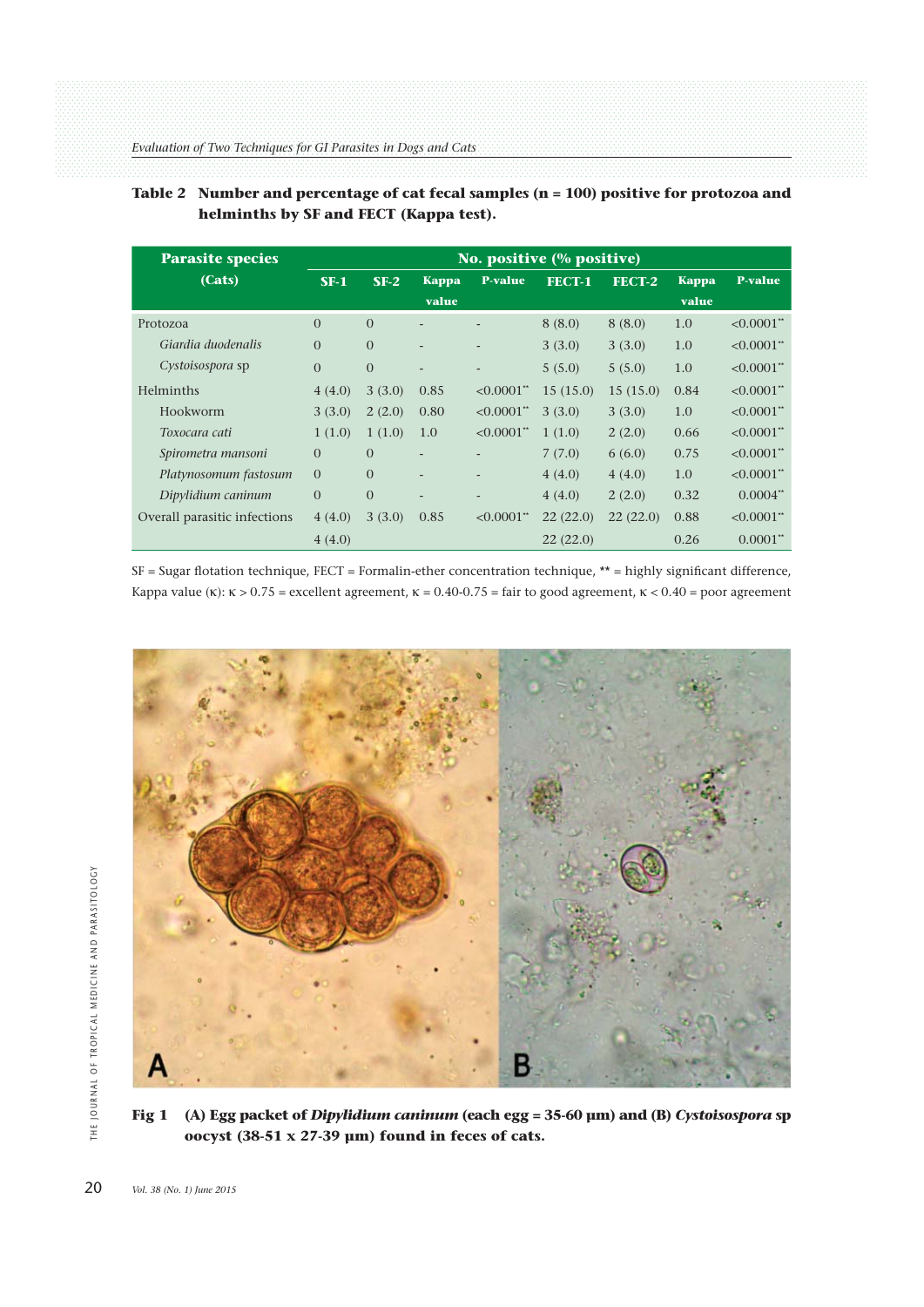Table 3 shows that the prevalence of the protozoan parasite (*G. duodenalis*) among the dogs and cats examined by FECT-1 was not significantly different (5% *vs* 3%, *p* > 0.05), while that of the helminths was quite different (0% *vs* 15%,  $p < 0.01$ ). Although the infection rates of each helminth species among the dogs and cats showed no significant difference, and only *S. mansoni* infection in the cats (7%) was significantly higher than in the dogs ( $p < 0.05$ ), there was a highly significant difference in overall parasitic infections between cats and dogs ( $p < 0.01$ ).

 In summary, the degree of agreement between SF-1 and SF-2 for overall parasitic infections in cats was excellent. The agreements between FECT-1 and FECT-2 for overall infection rates in dogs and in cats were both excellent. In contrast, the degree of agreement between SF-1 and FECT-1 for overall infections in cats was poor. This implies that although both SF and FECT were reliable, FECT was more statistically efficient in the recovery of parasitic infections in dog and cat fecal samples (*i.e.*, the overall parasitic infection rates among the cats by FECT-1 were about five-fold those by FS-1).

#### **Discussion**

 *G. duodenalis* was found among the refuge dogs and cats, while *Cystoisospora* sp was found only among the cats. The result was similar to our previous study in Nakhon Nayok Province [8]. *Cystoisospora* infection tends to have rigid host specificity, *ie*, canine *Cystoisospora* will not infect felines and the reverse is true for feline *Cystoisospora* [29].

 *S. mansoni* was the most prevalent helminth among the cats. By contrast, our previous studies found hookworm infections (*T. cati* in one instance) were almost always the highest in both dogs and cats [8,9]. Hookworms have been found to be the most common intestinal parasites of canines and felines in most reports from Thailand [1,6,7,30].

 The overall parasitic infections among the dogs were about four times lower than the cats. Moreover, only 5% of dogs were infected with only one species of protozoa, *G. duodenalis.* This is surprising, since most dogs and cats are housed in close proximity to each other. Some cats are even caged individually, while most dogs can roam freely in a confined area of the refuge. The

| <b>Parasite species</b>                 | No. positive (% positive) |                     |                     |  |  |
|-----------------------------------------|---------------------------|---------------------|---------------------|--|--|
|                                         | <b>Dogs</b>               | Cats                | <b>P-value</b>      |  |  |
| Protozoa                                | 5(5.0)                    | $8(8.0)^{b}$        | $0.390^{ns}$        |  |  |
| Giardia duodenalis                      | 5(5.0)                    | 3(3.0) <sup>a</sup> | 0.721 <sup>ns</sup> |  |  |
| Cystoisospora sp                        | $\theta$                  | $5(5.0)^a$          | $0.059^{ns}$        |  |  |
| <b>Helminths</b>                        | $\Omega$                  | $15(15.0)^a$        | $< 0.0001$ **       |  |  |
| Hookworm                                | $\Omega$                  | 3(3.0) <sup>a</sup> | $0.246^{ns}$        |  |  |
| <i>Toxocara cati (T. canis in dogs)</i> | $\Omega$                  | $1(1.0)^a$          | 1.00 <sub>ns</sub>  |  |  |
| Spirometra mansoni                      | $\Omega$                  | $7(7.0)^a$          | $0.014^*$           |  |  |
| Platynosomum fastosum                   | $\Omega$                  | $4(4.0)^a$          | 0.121 <sup>ns</sup> |  |  |
| Dipylidium caninum                      | $\Omega$                  | $4(4.0)^a$          | 0.121 <sup>ns</sup> |  |  |
| Overall parasitic infections            | 5(5.0)                    | $22 (22.0)^b$       | $0.001**$           |  |  |

|                                                | Table 3 The association between number (and $\%$ ) of dog and cat fecal samples (n = 100) |
|------------------------------------------------|-------------------------------------------------------------------------------------------|
| positive for protozoa and helminths by FECT-1. |                                                                                           |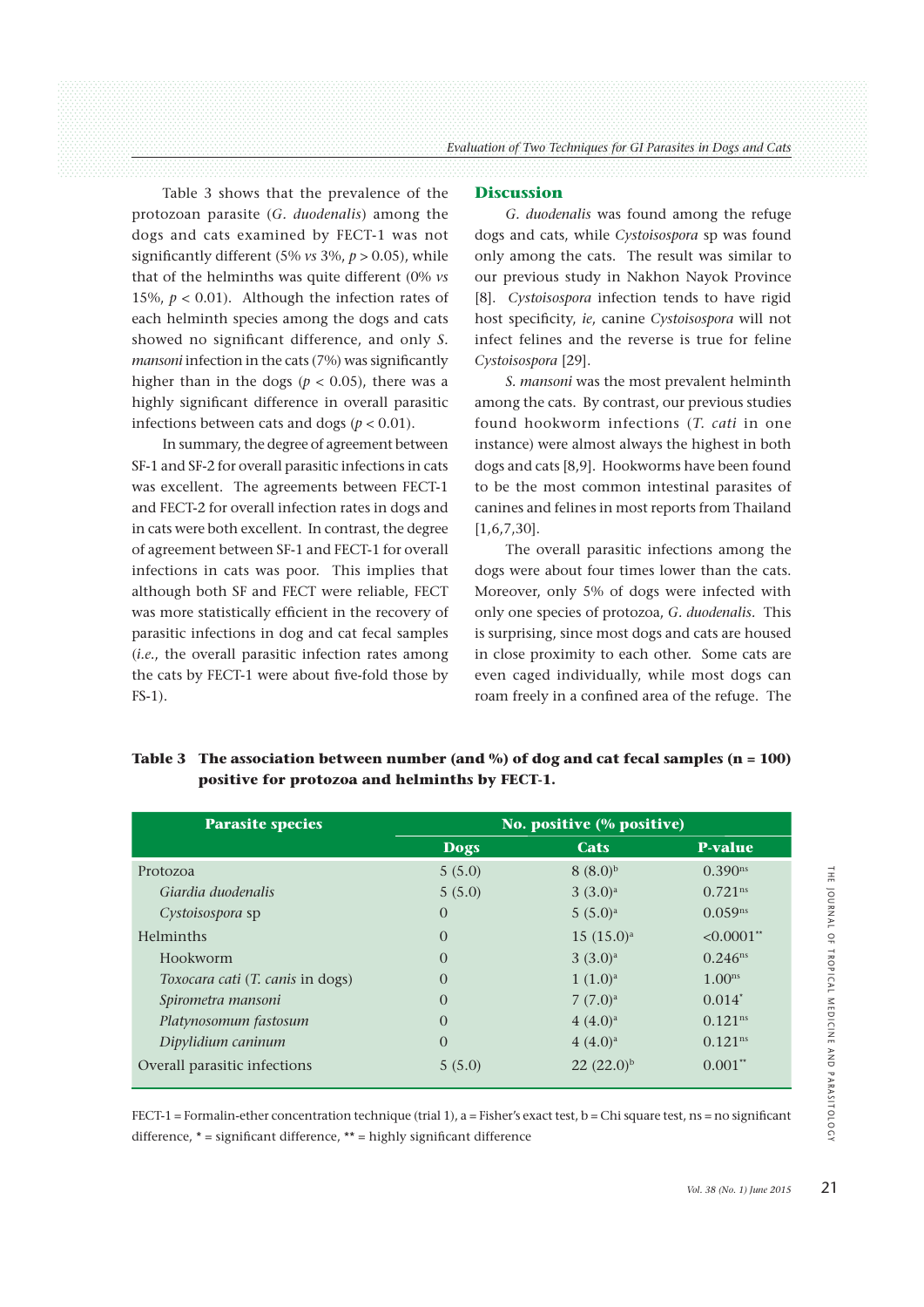lower prevalence among the dogs may be due to better healthcare and more appropriate nutrition provided by both the former owners and the latter refuge keepers. It may also be related to the light intensity of parasitic infections, which may reduce the recovery efficiency of the techniques used [31].

 Dryden *et al* reported the evaluation of each group of fecal samples known to contain either hookworm (*A. caninum*) eggs, ascarid (*T. canis* or *T. cati*) eggs, or whipworm (*T. vulpis*) eggs: the direct-smear technique failed to detect hookworm eggs, ascarid eggs and whipworm eggs, 72.82%, 85.38%, and 92.61% of the time, respectively. The sugar flotation centrifugation technique yielded false-negative results 0.97%, 10.53%, and 4.93% of the time, respectively, and recovered >50 eggs/slide 74.76%, 1.18%, and 23.65% of the time, respectively. For fecal samples known to contain either tapeworm (*Taenia* sp) eggs or coccidia (*Cystoisospora* sp) oocysts, the direct smear technique failed to detect tapeworm eggs and coccidia oocysts 96.15% and 94.34% of the time, respectively. The sugar flotation centrifugation technique yielded false-negative results 11.54% and 5.66% of the time, respectively [14].

 Akujobi *et al* found *Cryptosporidium oocysts* in 35 (18.1%) of HIV-seropositive patients using direct stool smear method and in 36 (18.7%) using FECT [32]. FECT was also found to detect 65.3% of positive specimens for one or more intestinal parasites, while the direct smear technique was 34.7% effective [33]. Uga *et al* compared five fecal examination techniques for three parameters: recovery efficiency, sensitivity and mean number of eggs detected. They reported the highest sensitivity among the five techniques was modified FECT (95%), followed by the commercially available kit (90%), original FECT (76%), Kato-Katz (57%), and direct smear (50%). The mean numbers of *Ascaris lumbricoides* eggs recovered by the techniques were 148, 97, 41, 11, and 6, respectively. The modified FECT is superior in the above-mentioned three parameters and also due to its ease of microscopic observation [34]. 22<br>
22 *Vol. 38* (*No. 1) June 2015*<br>
22 *Vol. 38* (*No. 1) June 2015*<br>
22 *Vol. 38* (*No. 1) June 2015*<br>
22 *Vol. 38* (*No. 1) June 2015*<br>
22 *Vol. 38* (*No. 1) June 2015* 

 In the present study, no SF-positive sample was missed by FECT. The reliability of SF was excellent, although only two species of helminths were detected. The reliability of FECT was excellent in all protozoan, helminthic and overall parasitic infections. The recovery rate using SF was only 13.6-18.2% (about 5-fold) lower than FECT, leading to poor agreement between the two techniques.

 The results indicate that FECT performs better than SF. The poor recovery rate of SF may be due to at least two steps: preparation of the sugar flotation solution, which requires the precise specific gravity, and the difficulty in straining through two layers of gauze caused by the high viscosity of the sugar flotation solution.

#### **Acknowledgements**

The authors would like to thank all personnel and workers of the Animal Refuge, Kanchanaburi, for their hospitality and assistance in collecting study samples.

#### **References**

- 1. Hinz E. Intestinal helminths in Bangkok stray dogs and their role in public health. Zentralbl Bakteriol Mikrobiol Hyg B. 1980;171:79-85.
- 2. Impand P, Thirachandra S, Bunnag T. Helminth faunas of rats and domestic animals and their zoonotic potential role in north and northeast Thailand*.* J Parasit Trop Med Assoc Thailand. 1983;6:105-16. [in Thai].
- 3. Sangvaranond A. Helminths among stray dogs in Bangkok. Kasetsart Vet. 2003;13:30-42. [in Thai]
- 4. Kaewthamasorn M, Niwetpathomwat A, Assarasakorn S, Wongsamee S, Tiawsirisup S. A surveillance of canine gastrointestinal parasites in fecal samples from public areas of Bangkok, Thailand. J Anim Vet Adv. 2006;5(12):1209-13.
- 5. Inpankaew T, Traub R, Thompson RC, Sukthana Y. Canine parasitic zoonoses in Bangkok temples. Southeast Asian J Trop Med Public Health. 2007;38(2):247-55.
- 6. Jittapalapong S, Inparnkaew T, Pinyopanuwat N, Kengradomkij C, Sangvaranond A, Wongnakphet S. Gastrointestinal parasites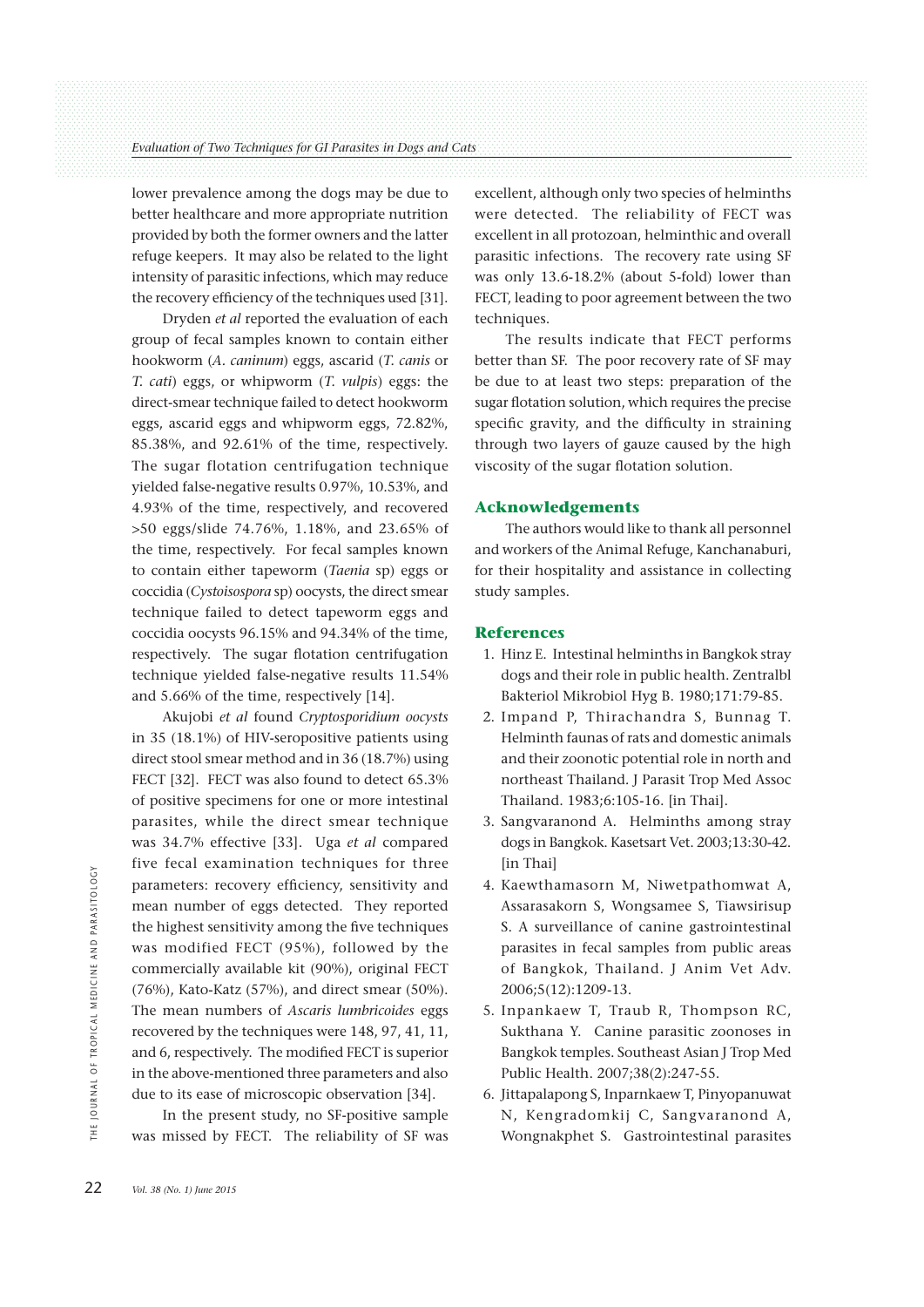of stray cats in Bangkok metropolitan areas, Thailand. Kasetsart J (Nat Sci). 2007;41:69-73.

- 7. Enes JE, Wages AJ, Malone JB, Tesana S. Prevalence of *Opisthorchis viverrini* infection in the canine and feline hosts in three villages, Khon Kaen Province, Northeastern Thailand. Southeast Asian J Trop Med Public Health. 2010;41:36-42.
- 8. Rojekittikhun W, Chaisiri K, Mahittikorn A, Pubampen S, Sa-nguankiat S, Kusolsuk T, *et al*. Gastrointestinal Parasites of dogs and cats in a refuge in Nakhon Nayok, Thailand. Southeast Asian J Trop Med Public Health. 2014;45(1):31-9.
- 9. Rojekittikhun W, Mahittikorn A, Prummongkol S, Puangsa-art S, Chaisiri K, Kusolsuk T. Prevalence of gastrointestinal parasitic infections in refuge dogs and cats and evaluation of two conventional examination techniques. J Trop Med Parasitol. 2013;36:58-67.
- 10. Traub RJ, Inpankaew T, Reid SA, Sutthikornchai C, Sukthana Y, Robertson ID, *et al*. Transmission cycles of *Giardia duodenalis* in dogs and humans in Temple communities in Bangkok—A critical evaluation of its prevalence using three diagnostic tests in the field in the absence of a gold standard. Acta Trop. 2009;111:125-32.
- 11. Leelayoova S, Siripattanapipong S, Naaglor T, Taamasri P, Mungthin M. Prevalence of intestinal parasitic infections in military personnel and military dogs, Thailand. 2009; 92 Suppl 1:S53-9.
- 12. Jittapalapong S, Inpankaew T, Pinyopanuwat N, Chimnoi W, Kengradomkij C, Wongnarkpet S, *et al*. Epidemiology of *Toxoplasma gondii* infection of stray cats in Bangkok, Thailand. Southeast Asian J Trop Med Public Health. 2010;41(1):13-8.
- 13. Koompapong K, Mori H, Thammasonthijarern N, Prasertbun R, Pintong A, Popruk S, *et al*. Molecular identification of *Cryptosporidium* spp. in seagulls, pigeons, dogs, and cats in Thailand. Parasite. 2014;21:52.
- 14. Dryden MW, Payne PA, Ridley R, Smith V. Comparison of common fecal flotation

techniques for the recovery of parasite eggs and oocysts. Vet Ther. 2005;6(1):15-28.

- 15. Diagnostic Parasitology Service Laboratory, University of Tennessee College of Veterinary Medicine. Detection of parasitic infections by fecal examination, 2009. [cited 2015 May 10]. Available from: http://www.vet.utk.edudiagnostic-parasitology-Detections of Parasitic Infections by Fecal Exam.pdf
- 16. Bowman DD, Lucio-Forster A. The importance of routine fecal exams protecting pets and their owners from parasitic infections. DX Consult. 2010;3(1):10-11.
- 17. Robertson J. Routine parasitic screening and identifying infectious causes of diarrhea. DX Consult. 2010;3(1):11.
- 18. Knoll JS. Just ask the expert: what fecal analysis method do you use? [updated 2010 Oct 1; cited 2015 May 10]. Available from: http://veterinarymedicine.dvm360.com/ just-ask-expert-what-fecal-analysis-methoddo-you-use?rel=canonical
- 19. Beaver PC, Jung RC, Cupp EW. Clinical parasitology. 9th ed. Philadelphia: Lea & Febiger; 1984.
- 20. Suzuki N. Examination technics for helminth eggs. In: Color atlas of human helminth eggs. 3rd ed. Tokyo: JAPC & JOICFP; 1981.
- 21. Truant Al, Elliott SH, Kelly MT, Smith JH. Comparison of formalin-ethyl ether sedimentation, formalin-ethyl acetate sedimentation, and zinc sulfate flotation techniques for detection of intestinal parasites. J Clin Microbiol. 1981;13(5):882-4.
- 22. Ritchie LS. An ether sedimentation technique for routine stool examinations. Bull US Army Med Dep. 1948;8(4):326.
- 23. World Health Organization. Basic laboratory methods in medical parasitology. Geneva: WHO; 1991.
- 24. Beaver PC, Yokogawa M. Diagnostic techniques and training. In: Yokogawa M, Hayashi S, Kobayashi A, *et al*. Collected paper on the control of soil-transmitted helminthiases Vol I. Tokyo: The Asian Parasite Control Organization; 1980. p. 35-40. **FIRM PERIODES.**<br> **Vol. 38 (No. 1) June 2015**<br> **Vol. 38** (No. 1) June 2015<br> **Vol. 38** (No. 1) June 2015<br> **Vol. 38** (No. 1) June 2015<br> **Vol. 38** (No. 1) June 2015<br> **23**